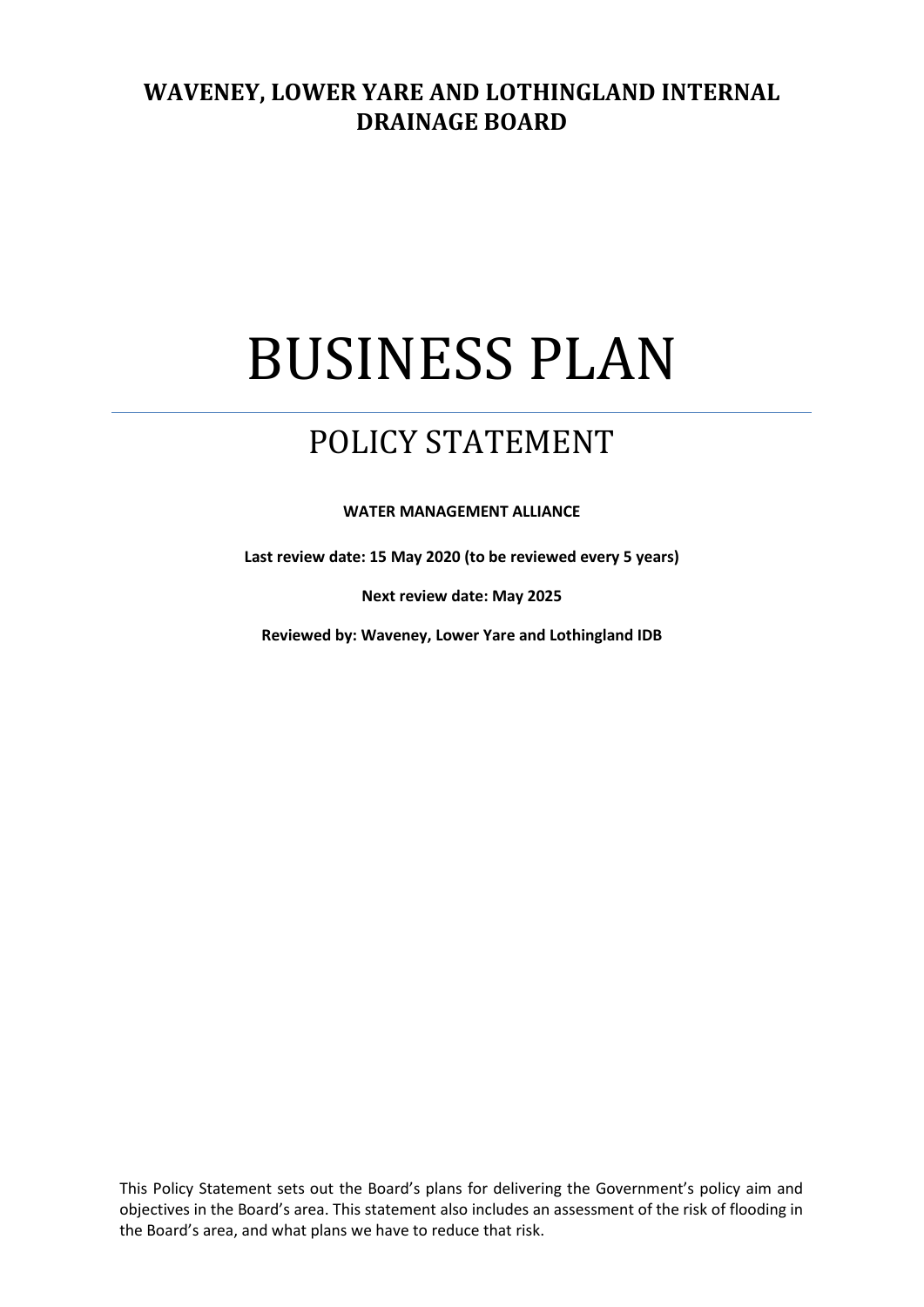

#### **Contents**

| 1.             |                                                                           |  |
|----------------|---------------------------------------------------------------------------|--|
|                |                                                                           |  |
|                |                                                                           |  |
| 2.             |                                                                           |  |
| 3.             |                                                                           |  |
|                |                                                                           |  |
|                |                                                                           |  |
| 4.             | <b>FLOOD RISK AND WATER LEVEL MANAGEMENT IN THE BOARD'S DISTRICT </b> 5   |  |
| 5.             | <b>BUILDING, MAINTAINING AND IMPROVING FLOOD AND COASTAL EROSION RISK</b> |  |
| 6.             | REGULATION OF ACTIVITIES - AVOIDING INAPPROPRIATE DEVELOPMENT AND LAND    |  |
|                |                                                                           |  |
| 7 <sub>1</sub> |                                                                           |  |
| 8.             |                                                                           |  |
| 9.             |                                                                           |  |
|                |                                                                           |  |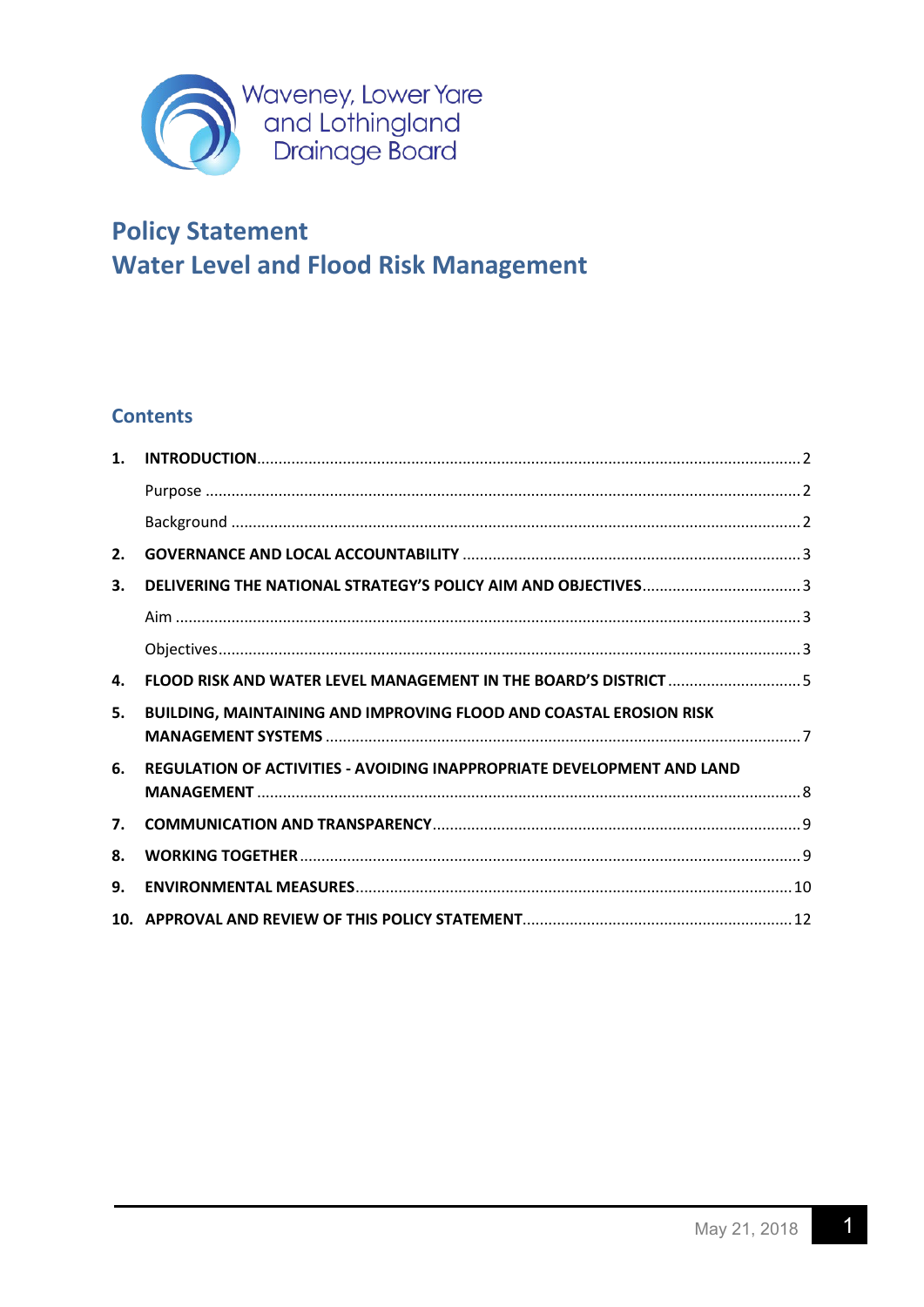

#### <span id="page-2-0"></span>**1. INTRODUCTION**

#### <span id="page-2-1"></span>**Purpose**

- 1.1. This policy statement has been prepared by the Waveney, Lower Yare and Lothingland Internal Drainage Board (the Board) to provide a public statement of the Board's approach to its management of water levels and flood risk within the Waveney, Lower Yare and Lothingland Internal Drainage District (the District). The Board is constituted by order of Parliament operating under the terms of the Land Drainage Act 1991 and is designated as a flood risk and coastal erosion 'Risk Management Authority' (RMA) under the Flood & Water Management Act 2010.
- 1.2. The Board serves the local community by managing water levels in ordinary watercourses and other water infrastructure within the District to mitigate against the risks from flooding and drought. In delivering its functions the Board will meet its environmental obligations and commitments and seek opportunities to enhance the environment. The Board recognises its responsibility for good governance, local accountability and financial security, achieving value for money from all its activities. As an independent public body the Board is committed to the pursuit of economy, efficiency and effectiveness.

#### <span id="page-2-2"></span>**Background**

- 1.3. The Department for Environment, Food and Rural Affairs (Defra) has policy responsibility for flood and coastal erosion risk management in England. The Environment Agency is responsible for taking a strategic overview of the management of all sources of flooding and coastal erosion. Lead Local Flood Authorities (unitary authorities or county councils) are responsible for developing, maintaining and applying a strategy for local flood risk management in their areas. Delivery is the responsibility of a number of flood risk and coastal erosion 'Risk Management Authorities' (RMA), which includes the Broads (2006) IDB.
- 1.4. This Policy Statement sets out the Board's approach to meeting the national policy aims and objectives in this area, as stated in the *National flood and coastal erosion risk management strategy for England 2011* (the National Strategy); the statement will be revised to reflect future revisions of the National Strategy. It summarises what plans the Board has in place to manage water levels and reduce flood risk, whilst protecting and enhancing the environment, and ensuring good governance and local accountability. Copies of this Policy Statement are available from the Board's office at: Kettlewell House, Austin Fields Industrial Estate, King's Lynn, Norfolk PE30 1PH. Digital copies can be downloaded from the Board's website.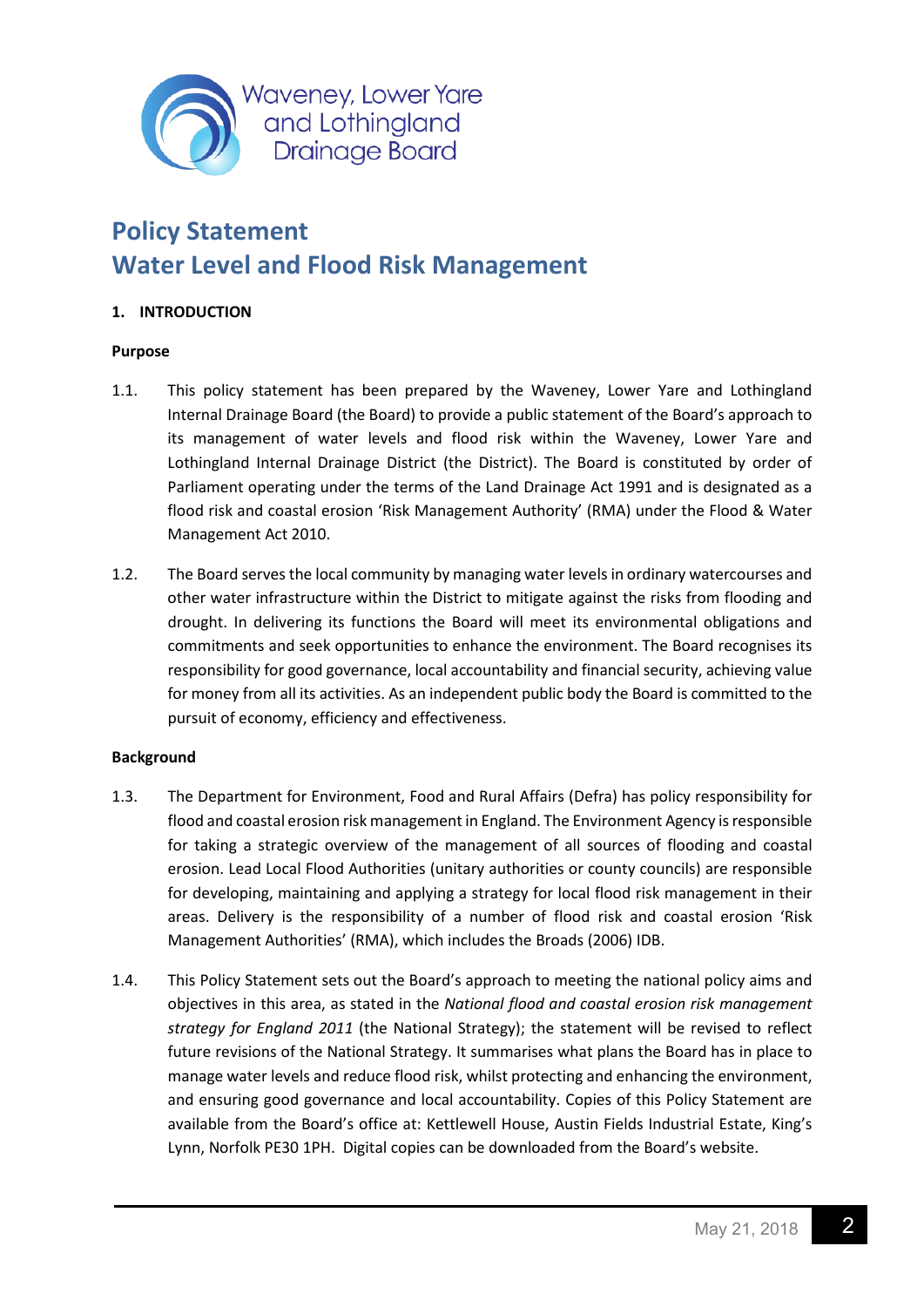

#### <span id="page-3-0"></span>**2. GOVERNANCE AND LOCAL ACCOUNTABILITY**

- 2.1. The Board will ensure that its policies and procedures enable effective representation of and accountability to drainage rate payers and the occupiers of non-agricultural land within the District, including triennial elections in line with the requirements of the Land Drainage Act 1991, and timely engagement with charging authorities to fill vacancies in seats allocated to appointed members.
- 2.2. Board members must take decisions objectively in the best interests of the Board and uphold the ethical standards expected of public officeholders. Board members must adhere to the Board's Members Code of Conduct, including the seven principles of public life (Nolan Principles). The Board will make sure that there is suitable training in place for board members and staff, including on financial and environmental matters as appropriate.
- 2.3. Board members must declare financial and other interests relevant to their function with the Board. Board members will recuse themselves as appropriate where conflicts of interest may occur in relation to procurement, contract management and decision making.

#### <span id="page-3-1"></span>**3. DELIVERING THE NATIONAL STRATEGY'S POLICY AIM AND OBJECTIVES**

#### <span id="page-3-2"></span>**Aim**

3.1. The overall aim of the National Strategy is to ensure the risk of flooding and coastal erosion is properly managed by using the full range of options in a co-ordinated way. The Strategy states that communities, individuals, voluntary groups and private and public sector organisations will work together to manage the risk to people and their property; facilitate decision-making and action at the appropriate level; and achieve environmental, social and economic benefits, consistent with the principles of sustainable development.

#### <span id="page-3-3"></span>**Objectives**

- 3.2. The Strategy sets out five objectives in pursuance of the overall aim as follows:
	- understand the risks of flooding and coastal erosion, working together to put in place longterm sustainable plans to manage these risks and making sure that other plans take account of them;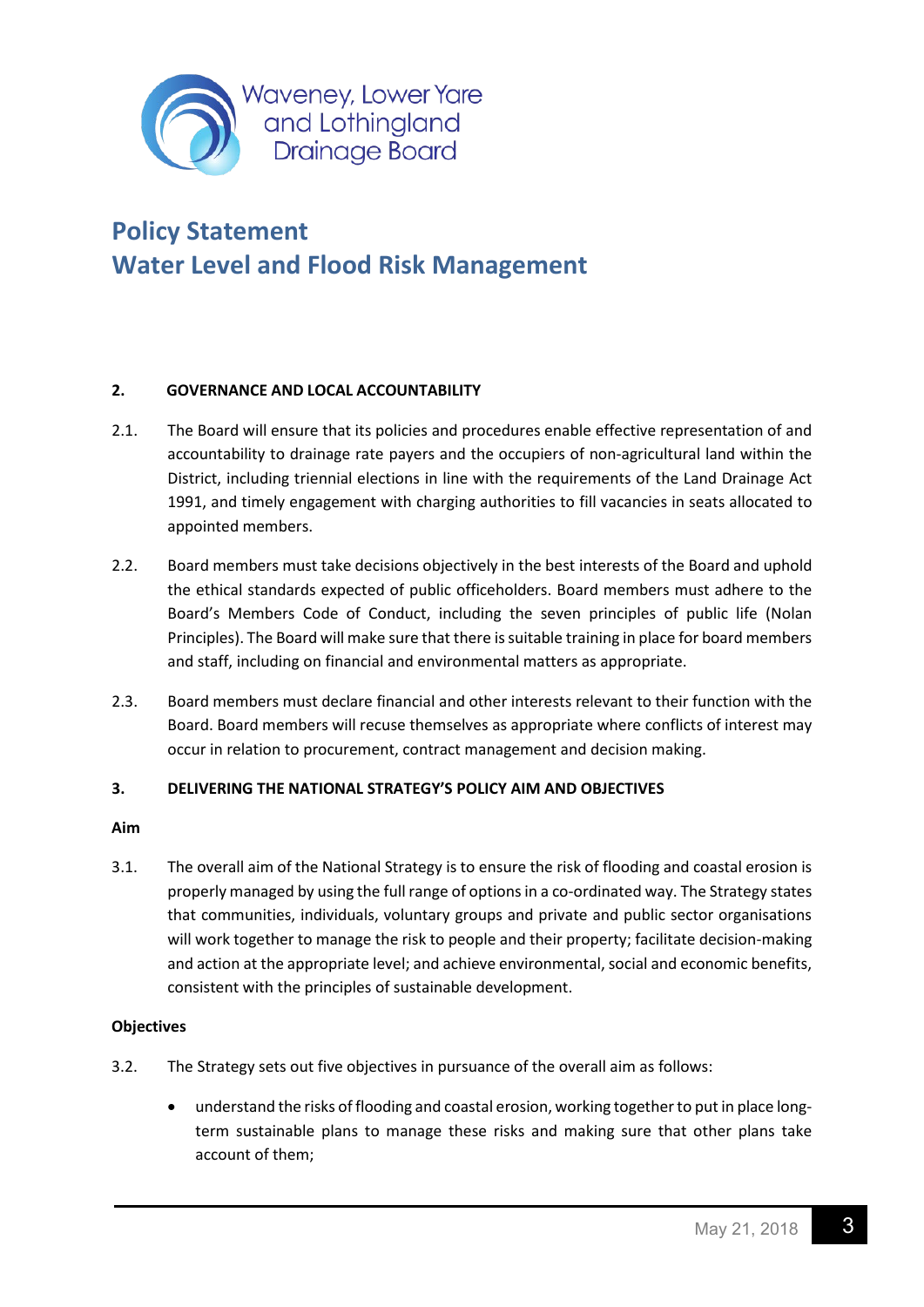

- avoid inappropriate development in areas of flood and coastal erosion risk and being careful to manage land elsewhere to avoid increasing risks;
- build, maintain and improve flood and coastal erosion management infrastructure and systems to reduce the likelihood of harm to people and damage to the economy, environment and society as well as achieving wider environmental benefits;
- increase public awareness of the risk that remains and engaging with people at risk to encourage them to take action to manage the risks that they face and to make their property more resilient; and
- improving the detection, forecasting and issue of warnings of flooding, co-ordinating a rapid response to flood emergencies and promoting faster recovery from flooding.
- 3.3. The Board supports the national aim and objectives for the management of flood risk and water levels and the Board's policy and approach will be consistent with them.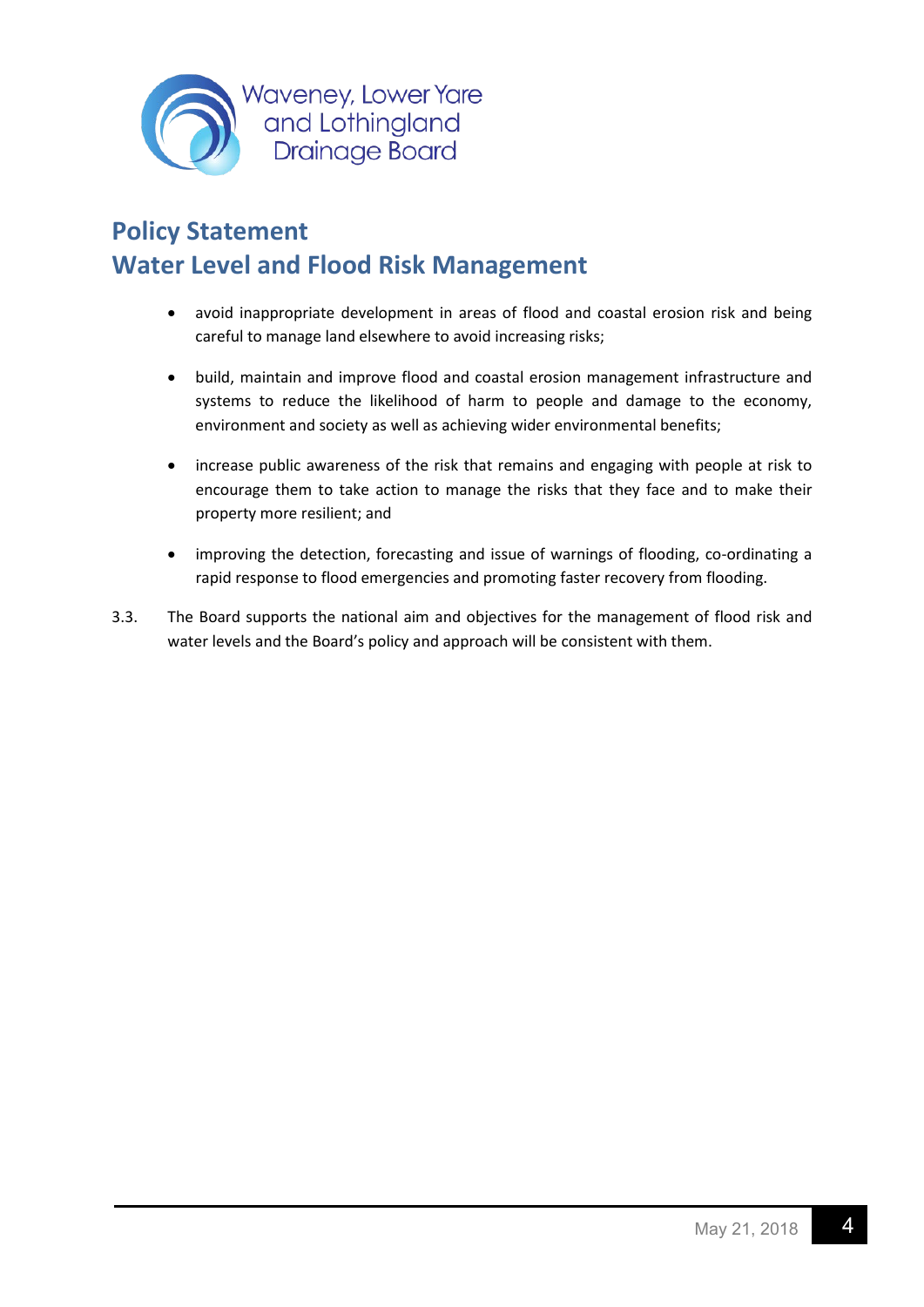

#### <span id="page-5-0"></span>**4. FLOOD RISK AND WATER LEVEL MANAGEMENT IN THE BOARD'S DISTRICT**

- 4.1. The District has been determined to derive benefit, or avoid danger, as a result of drainage operations. As such the whole of the District is at some risk from flooding, but that risk is managed wherever it is practically, environmentally and financially viable<sup>[1](#page-5-1)</sup>.
- 4.2. The Board makes decisions regarding flood risk within the District taking into account the following:
	- assets in place considering design standard and life;
	- Environment Agency and Lead Local Flood Authority flood risk strategies, plans and maps; and
	- other information such as the history of flooding and land use impacts.
- 4.3. The following outlines the key details of the District:
	- Total area of the drainage district: 15,109 ha
	- Catchment area draining to and including the District: 113,297 ha
	- Area of agricultural land: 12,758 ha
	- Area of other (non-agricultural) land: 2,350 ha
- 4.4. Assets for which the Board has operational responsibility:
	- Water level control structures: 53
	- Watercourses (maintained): 431 km
	- Raised embankments: TBC km
	- Reservoirs: 0
	- Sustainable drainage systems (SuDS): 0
	- Pumping Stations: 20

<span id="page-5-1"></span><sup>&</sup>lt;sup>1</sup> It should be noted that the Land Drainage Act 1991 provides the Board with statutory powers to carry out works of maintenance and improvement for land drainage and flood defence purposes, rather than imposing a duty on the Board to carry out such works.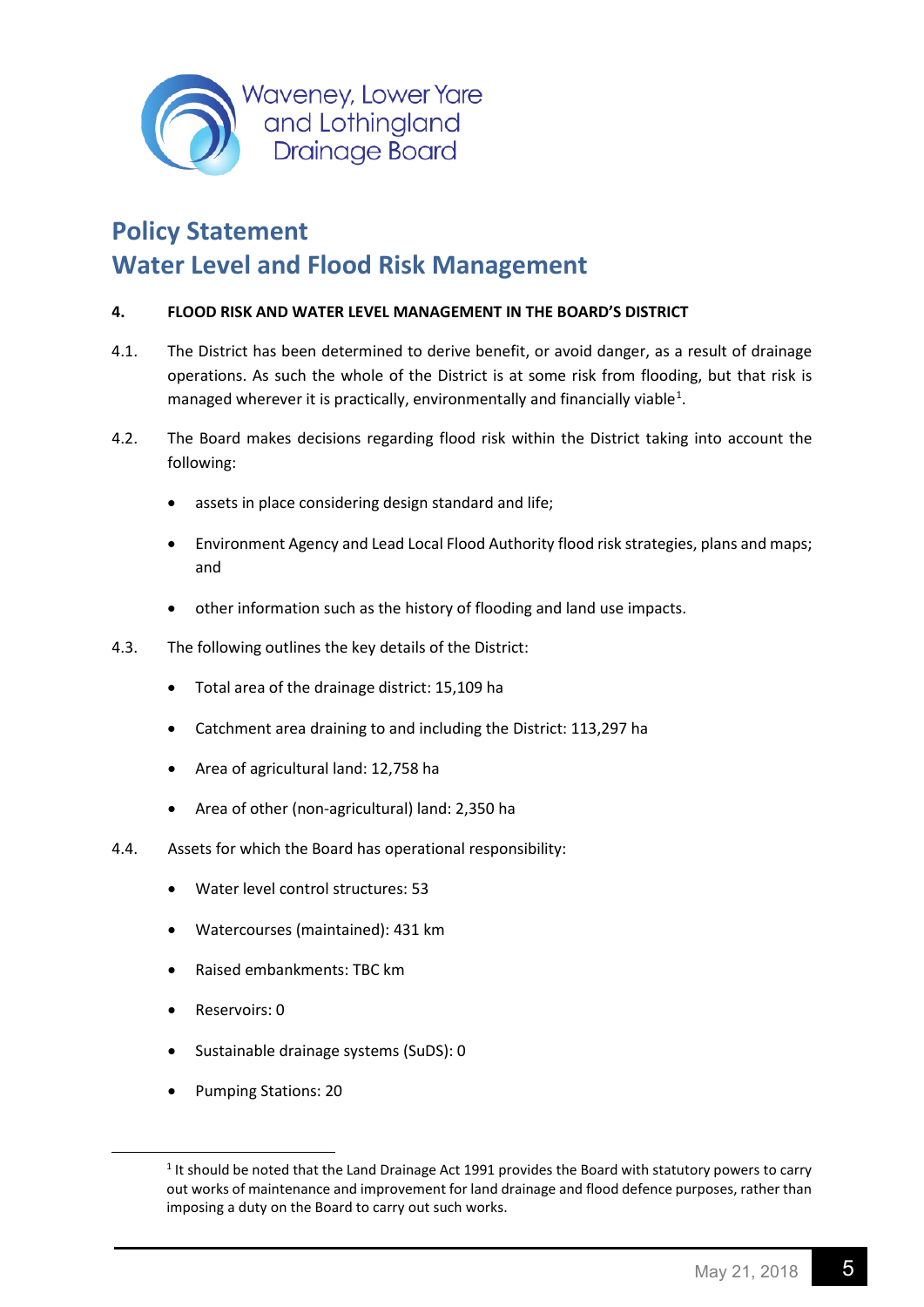

- 4.5. Assets within or adjacent to the District that are maintained by the Environment Agency:
	- Main rivers: 121 km
	- Raised embankments/flood walls: TBC km
	- Sea and Tidal Defences: TBC km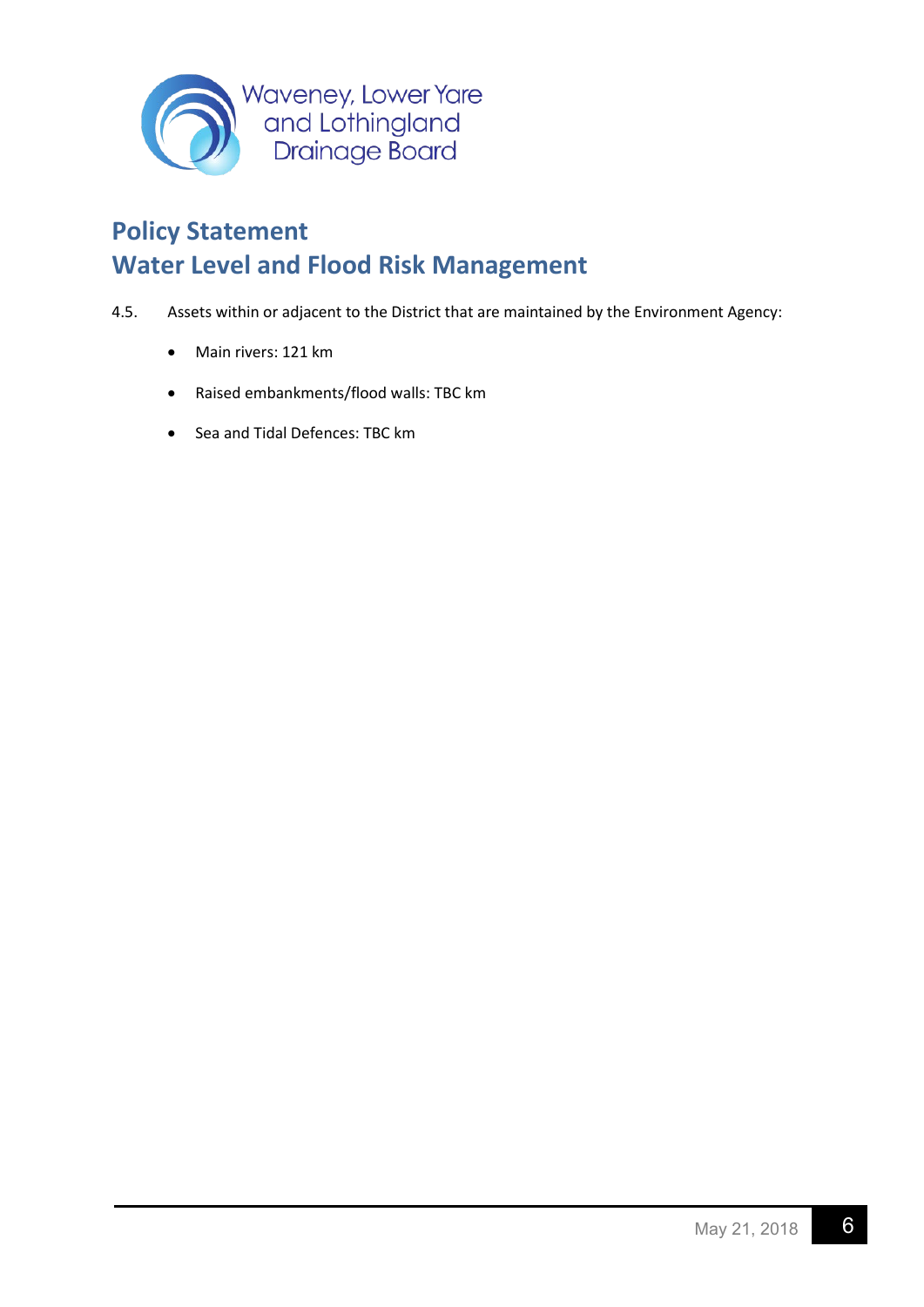

#### <span id="page-7-0"></span>**5. BUILDING, MAINTAINING AND IMPROVING FLOOD AND COASTAL EROSION RISK MANAGEMENT SYSTEMS**

- 5.1. Through the operation, maintenance and improvement of watercourses and other water control assets within the District, the Board seeks to achieve a general standard of water level management that enables the drainage and irrigation of agricultural land, reduces flood risk to developed areas, and sustains environmental features throughout the District.
- 5.2. The Board monitors and reviews the condition of its watercourses and other assets, particularly those designated as critical, over-spilling from which could affect people and property. Consistent with the resultant needs established, a routine maintenance programme is in place to ensure that the condition of the assets is commensurate with the standards required. The programme is reviewed periodically by the Board to ensure it is delivering the appropriate condition.
- 5.3. Where standards are not at the desired level, improvement works will be sought where they are considered to be practical and financially viable by the Board. Where improvement works meet the criteria set by Defra, financial support will be sought from the Government's Flood and Coastal Resilience Partnership Funding. Where appropriate works will be undertaken in partnership with other Risk Management Authorities and take opportunities to work with natural processes.
- 5.4. Work for and by the Board will be carried out in accordance with best practice and to deliver best value for money taking due regard of local flood risk management requirements and strategies, opportunities for partnership working, environmental obligations and guidance available from Defra, the Environment Agency and other organisations.
- 5.5. The Board's powers to carry out water level and flood risk management works are permissive (i.e. the Board is not obliged to carry out works) and their resources are limited. The Board's policy is therefore to designate the watercourses in the District as either Critical, High, Medium or Low Risk and prioritise their resources to the appropriate maintenance and, where necessary, improvement of these channels and associated structures. The watercourses and structures so designated will change over time as necessary but the current designated watercourses and structures are shown on the Board's website:

[https://www.wlma.org.uk/uploads/WLYLIDB\\_Watercourses.pdf](https://www.wlma.org.uk/uploads/WLYLIDB_Watercourses.pdf)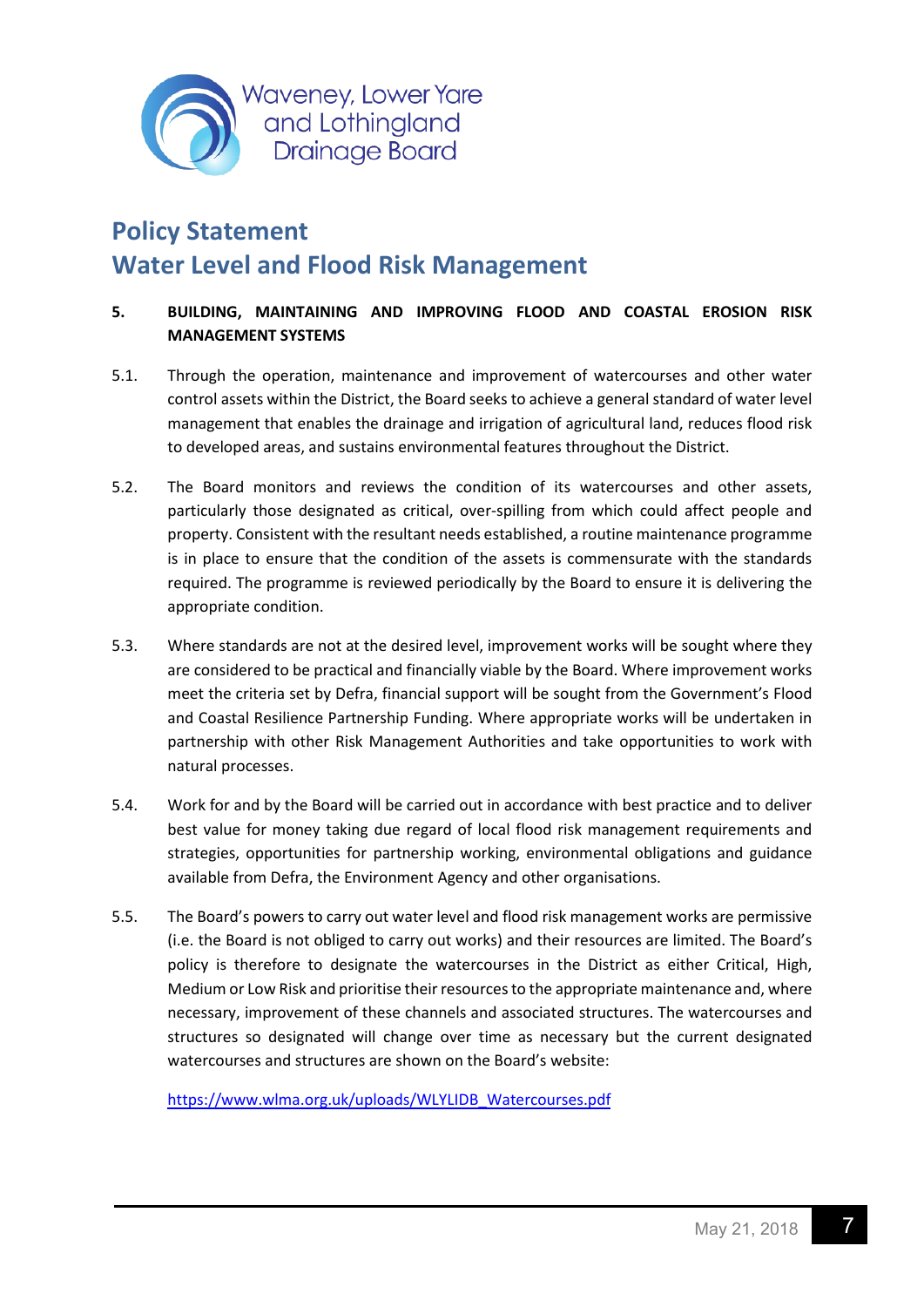

- 5.6. Other watercourses usually are the responsibility of other bodies or the adjoining owners. The Board will only take action in respect of these latter watercourses where resources are available and where it is in all the circumstances appropriate for the Board to become involved, bearing in mind the powers available to other persons or bodies.
- 5.7. The Board has a supervisory duty, under section 1(2)(d) of the Land Drainage Act 1991 over all matters relating to the drainage of land in their District and will, under this duty where appropriate advise others regarding the undertaking of works when it is not appropriate for the Board to exercise its own powers.
- 5.8. The Board will also seek to ensure, where possible, that assets managed by other Risk Management Authorities, which also reduce flood risk to the District, are maintained at a satisfactory standard and may enter into a Public Sector Co-operation Agreement with another Risk Management Authority to achieve better value for money when carrying out work to reduce flood risk.

#### <span id="page-8-0"></span>**6. REGULATION OF ACTIVITIES - AVOIDING INAPPROPRIATE DEVELOPMENT AND LAND MANAGEMENT**

- 6.1. The Board will take appropriate steps to help riparian owners understand their responsibilities for maintenance, byelaw compliance and environmental regulations.
- 6.2. The Board will regulate as necessary, using available legislative powers and byelaws, the activity of others to ensure their actions within, alongside, and otherwise impacting its drainage system do not increase flood risk, prevent the efficient working of drainage systems, or adversely impact the environment.
- 6.3. The potential impact on flood risk from future development, both within the District and the wider catchment draining into the District, is fully recognised by the Board. The Board will take an active role in the assessment of local plans, major development and individual (planning) applications, to prevent inappropriate development and land use to ensure that flood risk is not increased. This will include, where appropriate, providing pre-application advice and checking of flood risk assessments.
- 6.4. Where appropriate the Board will seek contributions from developers to cover the cost of both immediate and longer term works necessary to mitigate against any resultant increase in flood risk. Such contributions will be recorded in accordance with the National Planning Policy Framework and associated technical guidance.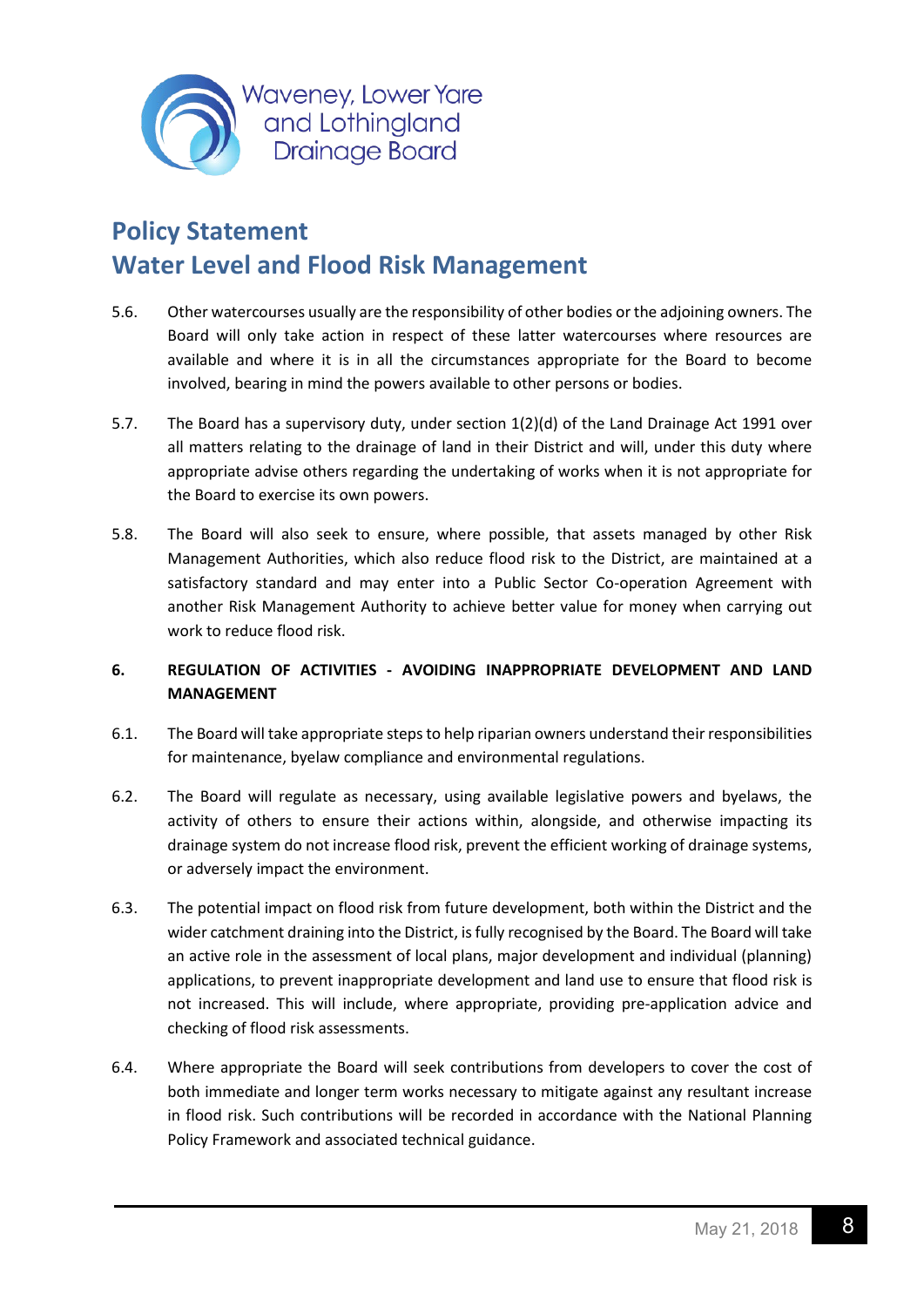

6.5. The Board will where appropriate designate structures or features affecting flood risk using section 30 of the Flood and Water Management Act 2010.

#### <span id="page-9-0"></span>**7. COMMUNICATION AND TRANSPARENCY**

- 7.1. The Board will publicise the local risks from flooding, the reasons for managing water levels within the District and articulate the efforts being undertaken by the Board to manage water levels and flood risk as well as the steps the local community and land managers can take to assist in its management.
- 7.2. The Board will be open and transparent in its actions and decisions. The Board will comply with the requirements set out in the relevant Local Government transparency code.
- 7.3. The Board will provide an overview of the objectives and costs of its water level management operations by publishing on its website:
	- A record of the watercourses it periodically maintains;
	- A statement of the types of general maintenance activities it routinely undertakes and why;
	- Its Annual Report to Defra (IDB1 Form); and
	- Approved Board minutes and papers.
- 7.4. The Board will seek views and respond to enquiries from the local general public in this regard and work with local partners to build a culture within which watercourses are seen as vital to managing flood risk, and enhancing habitat and amenity. Every effort will be made to dissuade abuse of watercourses.
- 7.5. The Board invites any comments regarding the condition of its system, which could assist with the management of water levels.

#### <span id="page-9-1"></span>**8. WORKING TOGETHER**

8.1. The Board will co-operate and share information with other relevant authorities in the exercise of their flood and coastal erosion risk management functions. The Board will contribute to strategies, plans and consultations relevant to its catchment and functions.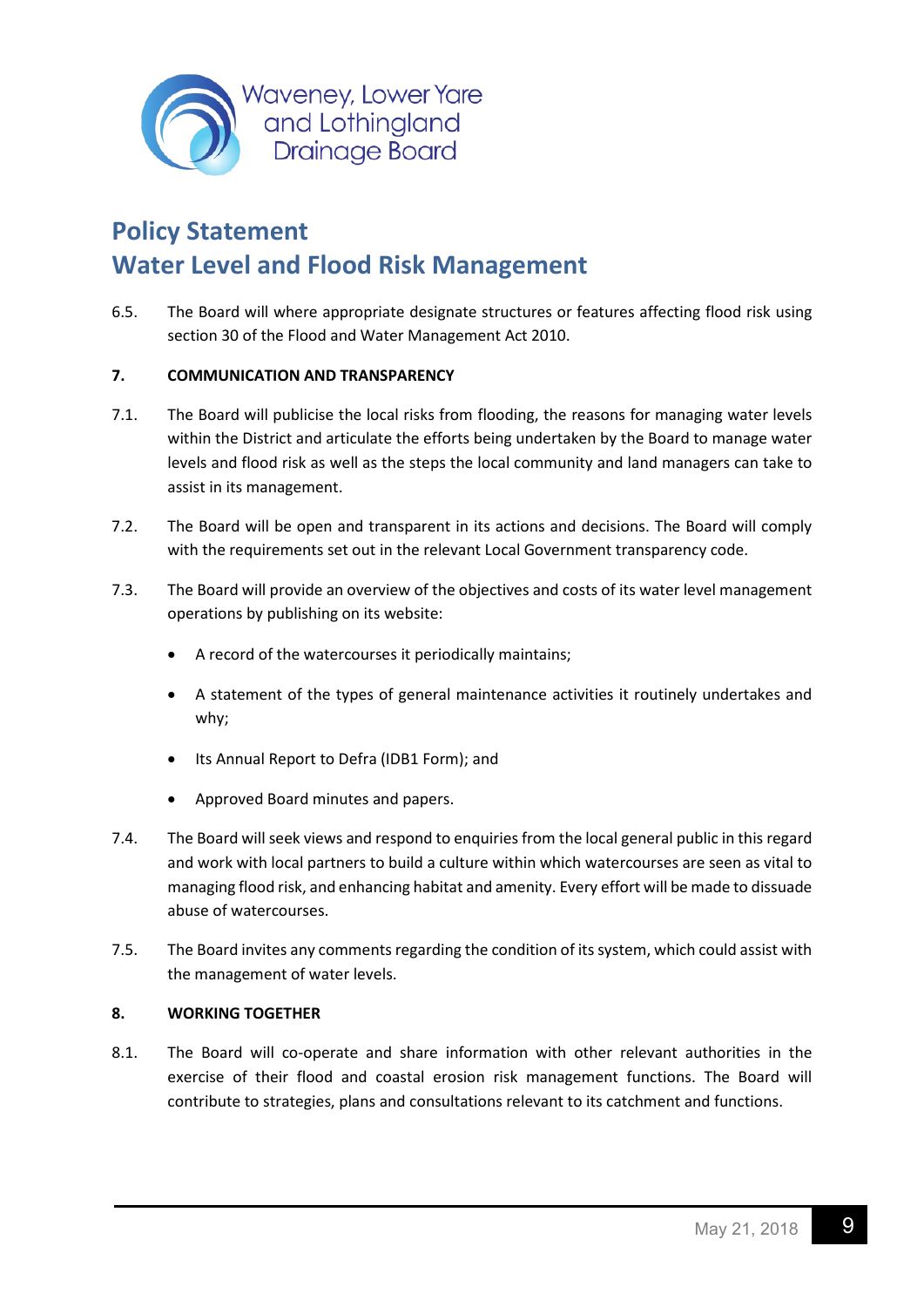

- 8.2. The Board will assist the Environment Agency wherever possible in its provision of adequate and cost-effective flood warning systems and assist Risk Management Authorities where necessary during flood emergencies. The Board will participate as necessary in exercises to develop and test emergency response procedures.
- 8.3. The Board has provided the Environment Agency and other local Risk Management Authorities with information on the major flood defence assets for which the Board is responsible.
- 8.4. The Board will seek to work with all relevant local organisations, in carrying out its flood and coastal erosion risk management functions and environmental obligations.

#### <span id="page-10-0"></span>**9. ENVIRONMENTAL MEASURES**

- 9.1. The Board has nature conservation duties under the Land Drainage Act 1991, the Wildlife and Countryside Act 1981, the Protection of Badgers Act 1992, the Countryside and Rights of Way Act 2000, the Water Environment (Water Framework Directive) (England and Wales) Regulations 2003, the Eels (England and Wales) Regulations 2009, the Flood and Water Management Act 2010, the Natural Environment and Rural Communities Act 2006, Salmon and Freshwater Fisheries Act 1975, the Environment Act 2021 and as a competent authority under the Conservation of Habitats and Species Regulations 2017. The Board will fulfil these in a positive way.
- 9.2. Much of the Board's watercourse maintenance work constitutes vegetation control and desilting and is often a vital and routine requirement. Whilst inevitably some short- or long-term impacts may arise, this management is often essential to maintain the distinct assemblage of aquatic habitat and species present in the District. Such work will be carried out in a way that manages the potential risks to the environment. The Board has access to environmental expertise from their Environmental Team and have a Biodiversity Action Plan, developed according to ADA and Natural England guidelines, and standard maintenance operations procedures which indicate the way in which their functions can be carried out in a way appropriate to the environment and how the environment can be enhanced. The Board maintain only a small proportion of the total watercourse length in the District, the significant majority being the responsibility of the adjoining land owners or of other bodies.
- 9.3. When carrying out work, be it maintenance or improvement, and consistent with the need to maintain satisfactory flood protection standards, the Board will aim to:-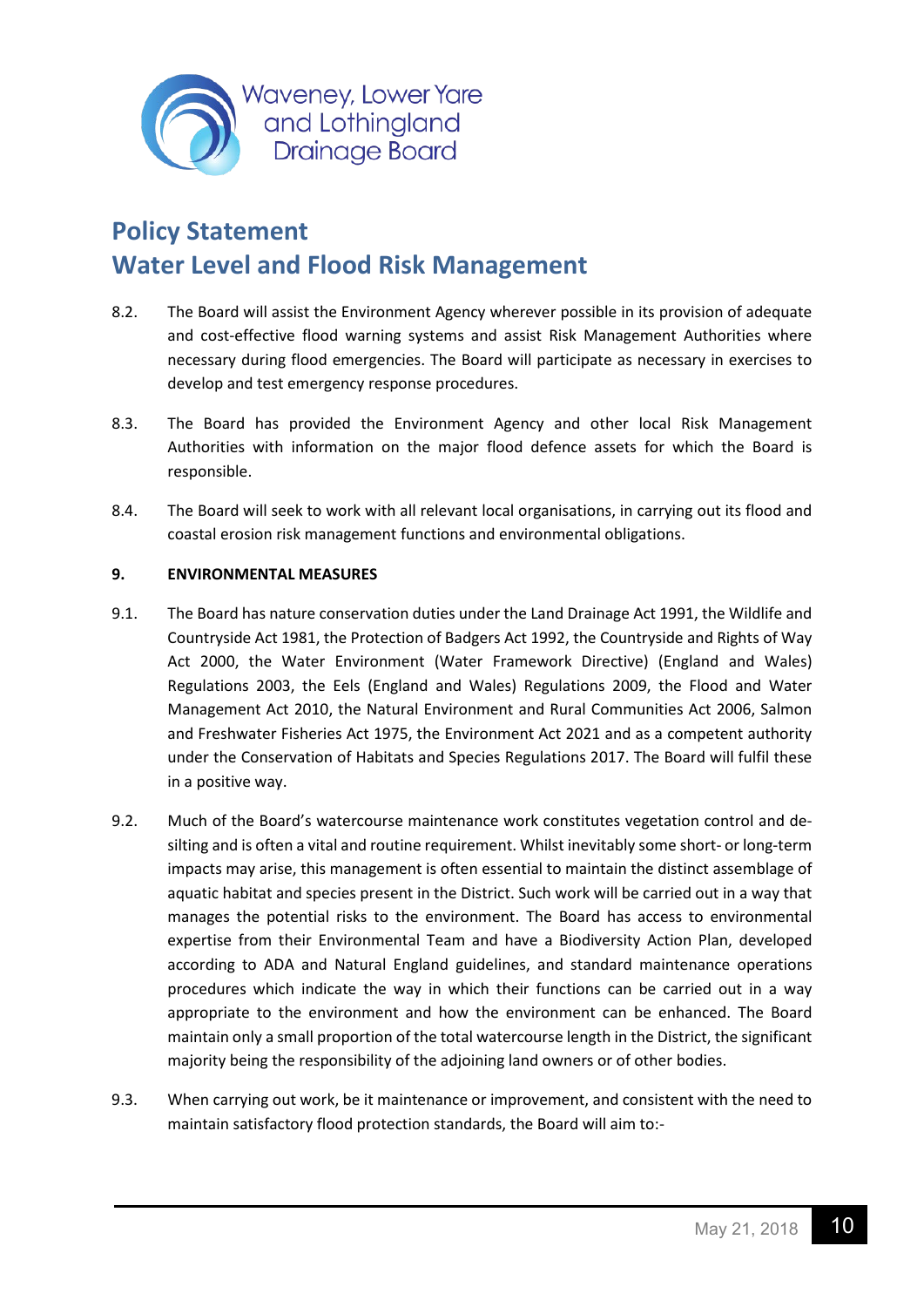

- Avoid any unnecessary or long-term damage to agricultural interests and to natural habitats and species;
- Carry out the monitoring of any gains and losses of biodiversity and report annually to the Environment Agency; and
- Take appropriate opportunities to achieve multiple environmental outcomes and work with natural processes, wherever possible, including the enhancement of habitats and water bodies within the District.
- 9.4. The District is situated within numerous sites of national and biological or geological interest including:

| Site name                          | <b>National Designation</b> | <b>International Designation</b>                |
|------------------------------------|-----------------------------|-------------------------------------------------|
| Barnby Broad and                   | <b>SSSI</b>                 | Broadland, SPA, Ramsar                          |
| <b>Marshes</b>                     |                             | The Broads, SAC                                 |
| Breydon Water                      | SSSI                        | Breydon Water, SPA, Ramsar                      |
| Ducan's Marsh, Claxton             | <b>SSSI</b>                 | Broadland, SPA, Ramsar<br>The Broads, SAC       |
| <b>Geldeston Meadows</b>           | <b>SSSI</b>                 | Broadland, SPA, Ramsar<br>The Broads, SAC       |
| Gypsy Camp Meadows,<br>Thrandeston | <b>SSSI</b>                 | N/A                                             |
| <b>Hardley Flood</b>               | SSSI                        | Broadland, SPA, Ramsar<br>The Broads, SAC       |
| Hoxne Brick Pit                    | <b>SSSI</b>                 | N/A                                             |
| Limpenhoe Meadows                  | SSSI                        | Broadland, SPA, Ramsar                          |
|                                    |                             | The Broads, SAC                                 |
| Pakefield to Easton                | <b>SSSI</b>                 | Benacre to Easton Bavents, SPA                  |
| <b>Bavents</b>                     |                             | <b>Benacre to Easton Bavents</b><br>Lagoon, SAC |
| Poplar Farm Meadows,               | <b>SSSI</b>                 | Broadland, SPA, Ramsar                          |
| Langley                            |                             | The Broads, SAC                                 |
|                                    | SSSI                        | Waveney and Little Ouse Valley                  |
| Redgrave and Lopham                |                             | Fens, SAC                                       |
| Fen                                |                             | Redgrave and South Lopham                       |
|                                    |                             | Fens, Ramsar                                    |
| <b>Shelfanger Meadows</b>          | <b>SSSI</b>                 | N/A                                             |
| <b>Sotterley Park</b>              | SSSI                        | N/A                                             |